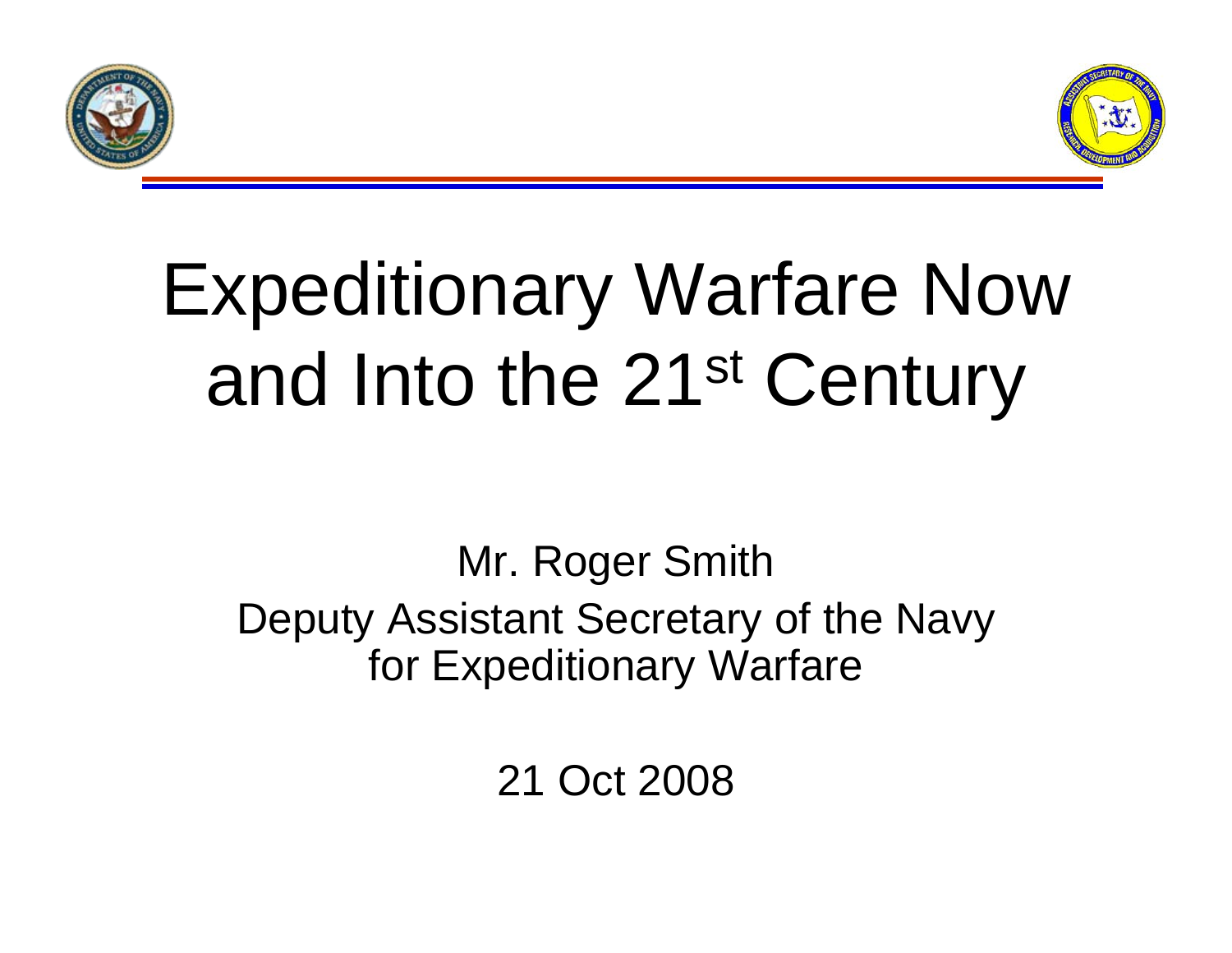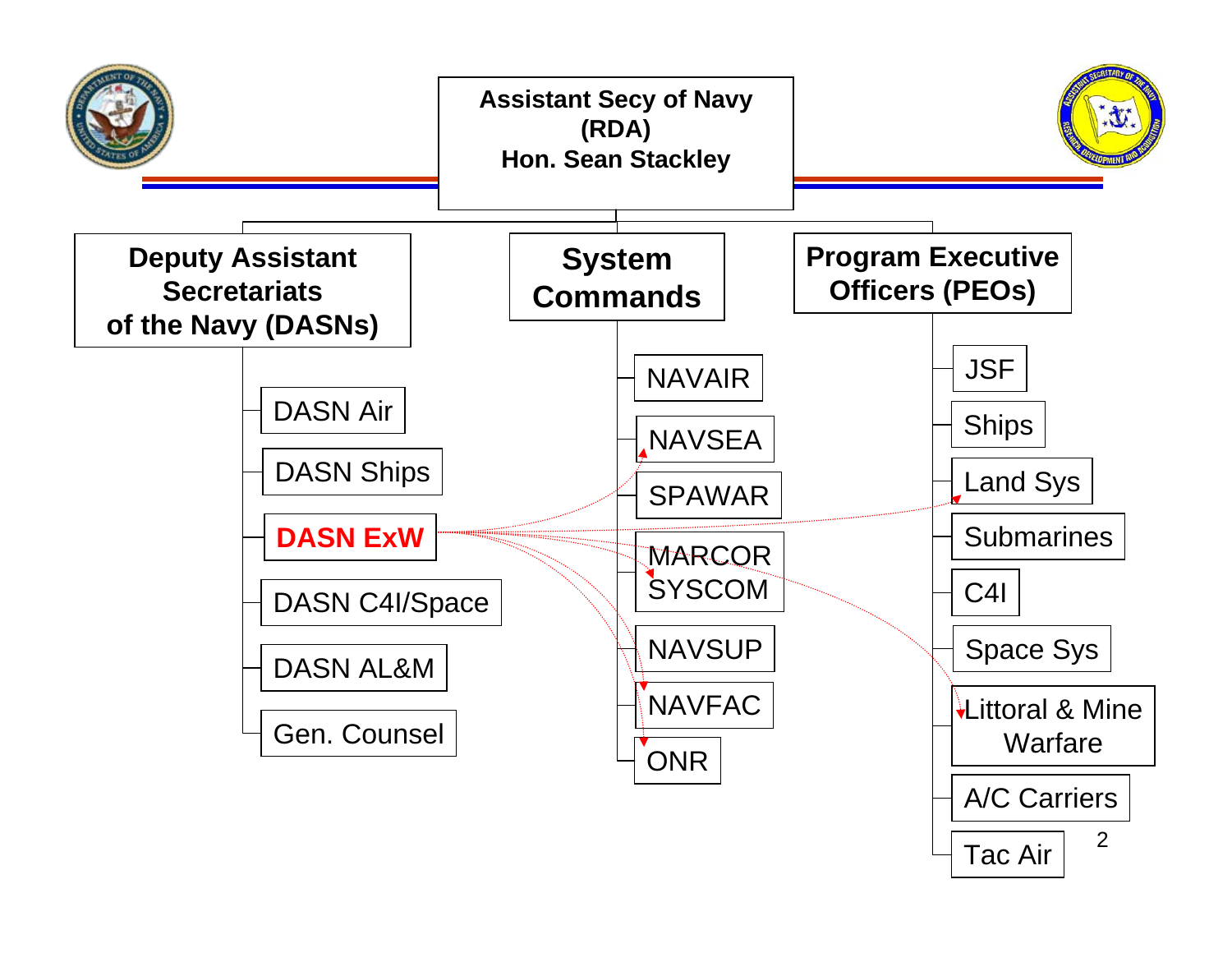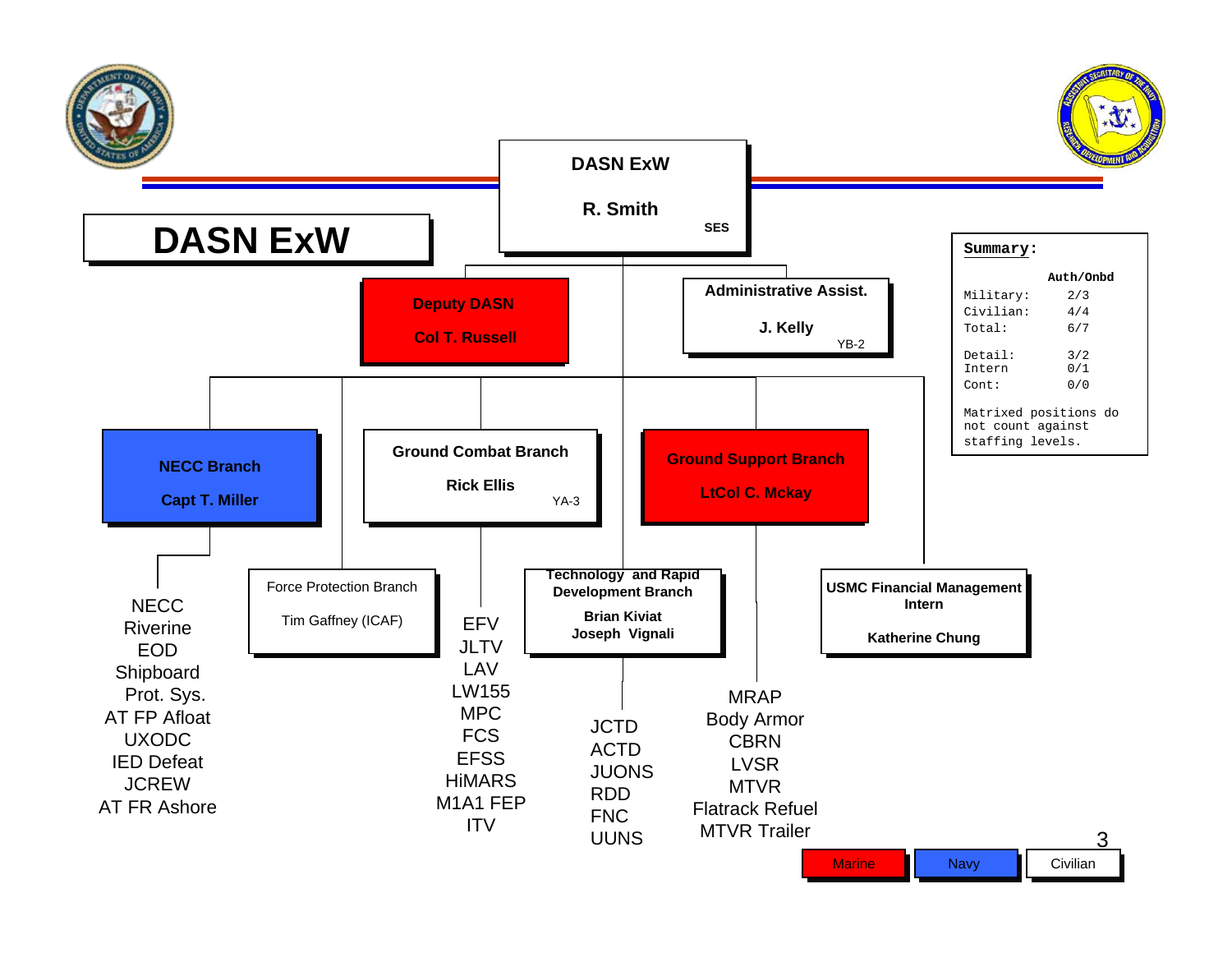

## DASN ExW Portfolio



| Program                               | <b>APPN</b> | 2008         | 2009                | 2010      | 2011       | 2012       | 2013      | 2014                          | 2015      | <b>Total</b> |
|---------------------------------------|-------------|--------------|---------------------|-----------|------------|------------|-----------|-------------------------------|-----------|--------------|
| <b>Expeditionary Fighting vehicle</b> | <b>RDTE</b> | 243,932      | 266,052             | 211,876   | 189,333    | 174,149    | 88,005    | 77,475                        | 51,436    | 1,302,258    |
|                                       | <b>PMC</b>  |              |                     |           | 70,036     | 466,523    | 575,568   | 591,634                       | 656,907   | 2,360,668    |
| Joint Light Tactical Vehicle          | <b>RDTE</b> | 39,969       | 43,997              | 58,851    | 84,139     | 96,236     | 74,374    | 32,109                        | 25,894    | 455,569      |
|                                       | <b>PMC</b>  |              |                     |           |            | 25,220     | 123,490   | 459,195                       | 459,195   | 1,067,100    |
| <b>Marine Personnel Carrier</b>       | <b>RDTE</b> | 9,741        | 6,500               | 3,179     | 27,500     | 85,200     | 88,900    | 68,900                        | 50,000    | 339,920      |
|                                       | <b>PMC</b>  | <sup>O</sup> |                     | 500       | <b>500</b> | 500        | 500       | 600                           | 113,225   | 115,825      |
| <b>Combat Support Mobility</b>        | <b>RDTE</b> | 4,834        | 3,447               | 3,150     | 3,525      | 2,091      | ,804      | 1,858                         | 1,914     | 22,623       |
|                                       | <b>PMC</b>  | 806,518      | 299,088             | 277,195   | 225,806    | 195,772    | 88,117    | 56,435                        | 63,243    | 2,012,174    |
| <b>Combat Fires</b>                   | <b>RDTE</b> | 9,341        | 7,859               | 8,499     | 4,668      | 7,105      | 7,529     | 7,680                         | 7,834     | 60,515       |
|                                       | <b>PMC</b>  | 292,607      | 134,908             | 158,037   | 53,521     | 23,909     | 8,497     | 8,937                         | 9,080     | 689,496      |
| Legacy Combat Maneuver                | <b>RDTE</b> | 14,766       | 49,382              | 66,497    | 49,055     | 39,483     | 19,894    | 6,175                         | 6,397     | 251,649      |
|                                       | <b>PMC</b>  | 274,774      | 192,479             | 79,715    | 194,418    | 378,188    | 414,988   | 240,758                       | 216,312   | 1,991,632    |
| <b>Engineering Support</b>            | <b>RDTE</b> |              |                     |           |            |            |           |                               |           |              |
|                                       | <b>PMC</b>  | 320,961      | 129,914             | 169,434   | 143,837    | 84,013     | 87,544    | 90,084                        | 92,494    | 1,118,281    |
| <b>Force Protection</b>               | <b>RDTE</b> | 124,277      | 7,594               | 8,195     | 8,901      | 9,574      | 10,051    | 10,252                        | 10,457    | 189,301      |
|                                       | <b>PMC</b>  | 1,901,542    | ,941,818            | 98,322    | 132,436    | 92,995     | 138,459   | 127,484                       | 149,841   | 4,582,897    |
| Non-Lethal Weapons                    | <b>RDTE</b> | 55,685       | 46,902              | 47,622    | 48,698     | 49,367     | 50,368    | 51,375                        | 52,402    | 402,419      |
|                                       | <b>PMC</b>  |              |                     |           |            |            |           |                               |           |              |
|                                       |             |              |                     |           |            |            |           |                               |           |              |
| Total                                 | <b>RDTE</b> | 502,545      | 431,733             | 407,869   | 415,819    | 463,205    | 340,925   | 255,824                       | 206,334   | 3,024,254    |
|                                       | <b>PMC</b>  | 3,596,402    | 2,698,207           | 783,203   | 820,554    | , 267, 120 | 1,437,163 | 1,575,127                     | 1,760,297 | 13,938,073   |
|                                       |             |              | 4,098,947 3,129,940 | 1,191,072 | 1,236,373  |            |           | 1,730,325 1,778,088 1,830,951 | 1,966,631 | 16,962,327   |

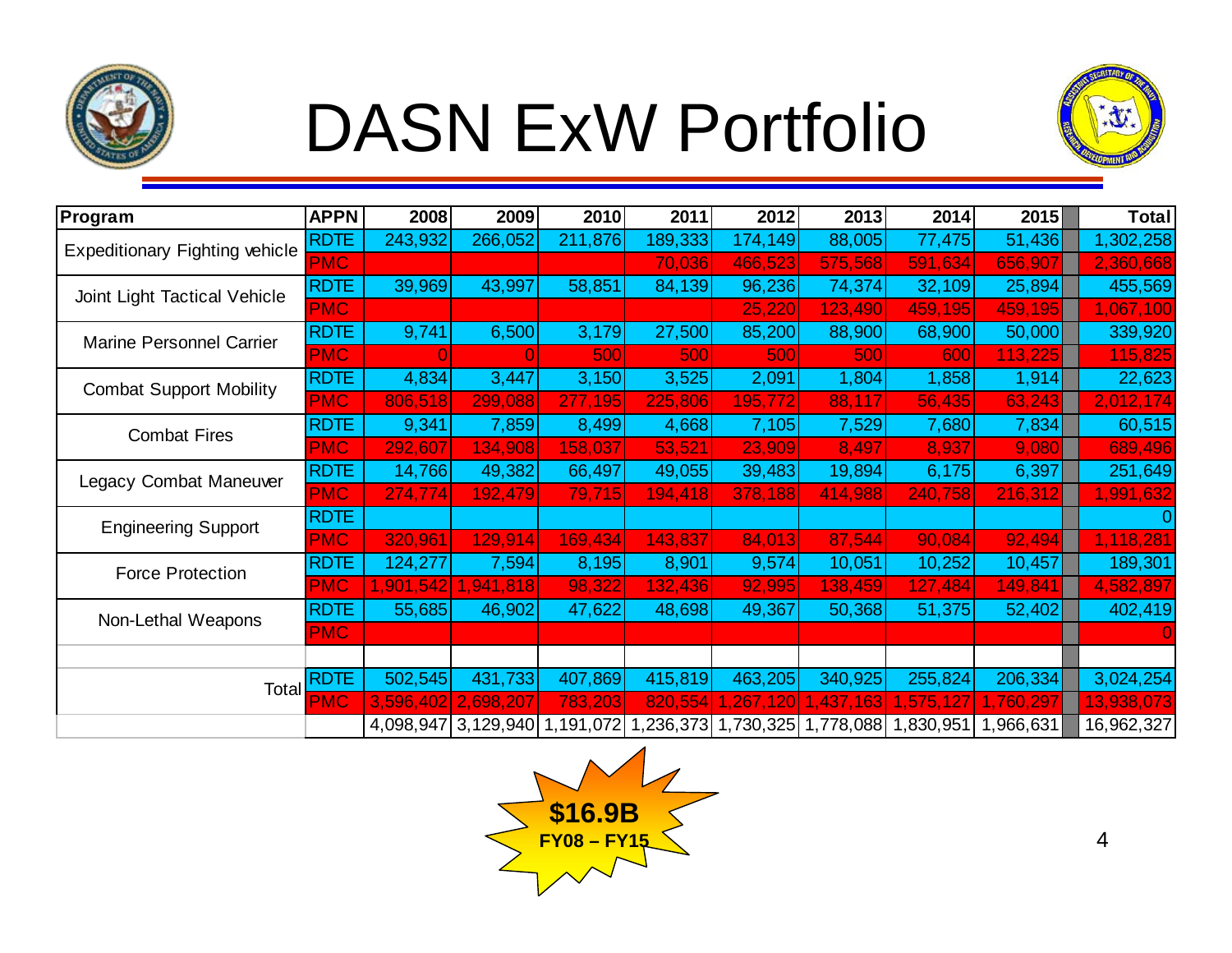

## New Acquisition Deliveries











| Prog.                  | <b>FY08</b> | <b>FY09</b> | <b>FY10</b> | <b>FY11</b> | <b>FY12</b> | <b>FY13</b> | <b>FY14</b> | <b>FY15</b> | <b>FY16</b> | FY17 | <b>FY18</b> | <b>FY19</b> |
|------------------------|-------------|-------------|-------------|-------------|-------------|-------------|-------------|-------------|-------------|------|-------------|-------------|
| $\overline{\text{TV}}$ |             |             |             |             |             |             |             |             |             |      |             |             |
| LW155                  |             |             |             |             |             |             |             |             |             |      |             |             |
| <b>HIMARS</b>          |             |             |             |             |             |             |             |             |             |      |             |             |
| <b>EFSS</b>            |             |             |             |             |             |             |             |             |             |      |             |             |
| <b>LVSR</b>            |             |             |             |             |             |             |             |             |             |      |             |             |
| JLTV                   |             |             |             |             |             |             |             |             |             |      |             |             |
| EFV                    |             |             |             |             |             |             |             |             |             |      |             |             |
| <b>MPC</b>             |             |             |             |             |             |             |             |             |             |      |             |             |

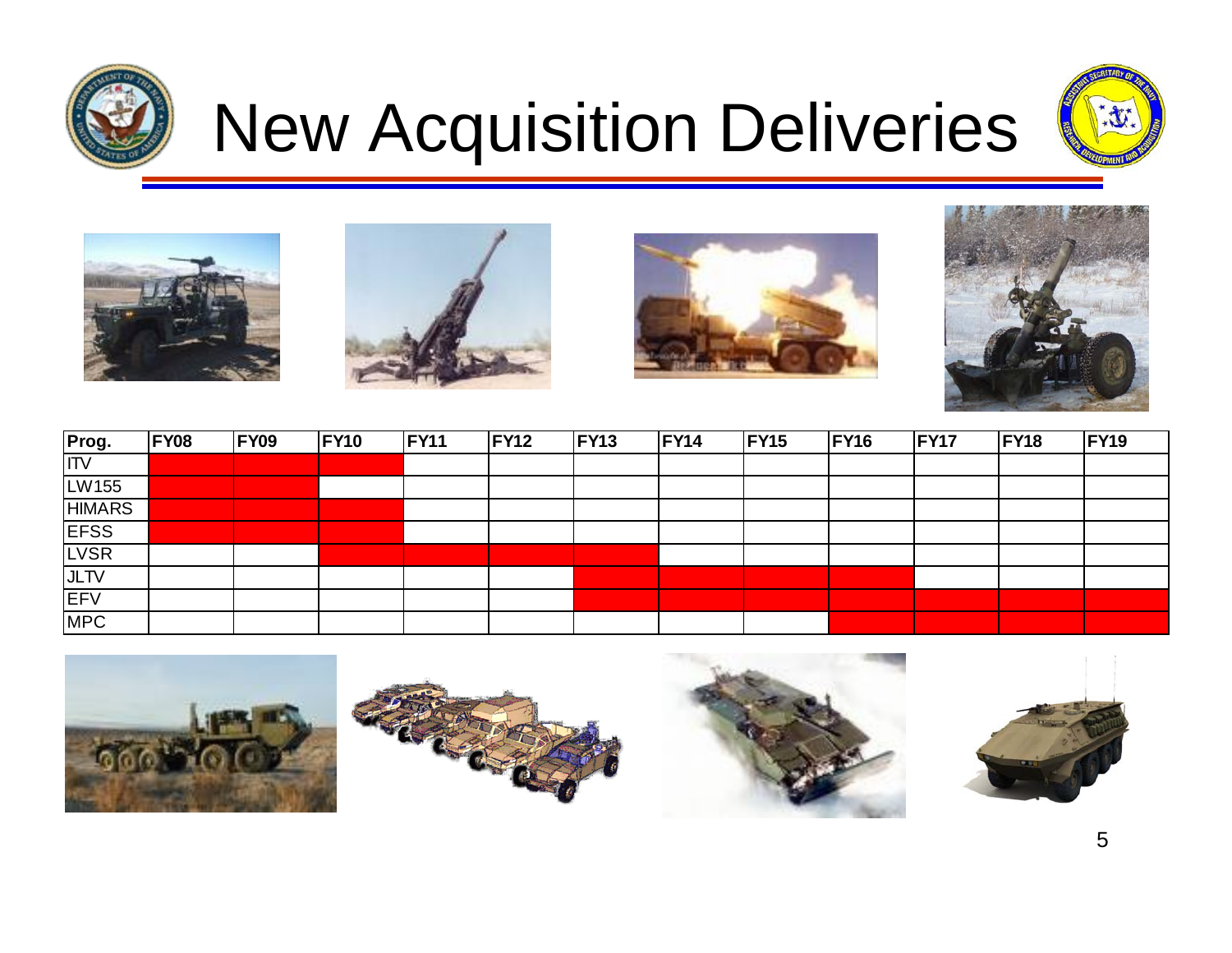

#### Expedited Efforts ISO GWOT



- MRAP
	- Produced to date
		- 13,346
		- 10,583 in theater
	- In Production
		- 2,492
		- 2,763 Awaiting GFE/in transit to theater
	- Executed >\$24.1B



- CREW
	- Produced to Date
		- 9,163 CVRJs
		- 1,143 MMBJs
		- 9,417 Chameleons
		- 1,142 Hunters
	- In Production
		- 4,265 CVRJs
		- 595 MMBJs
	- Executed >\$1.8B

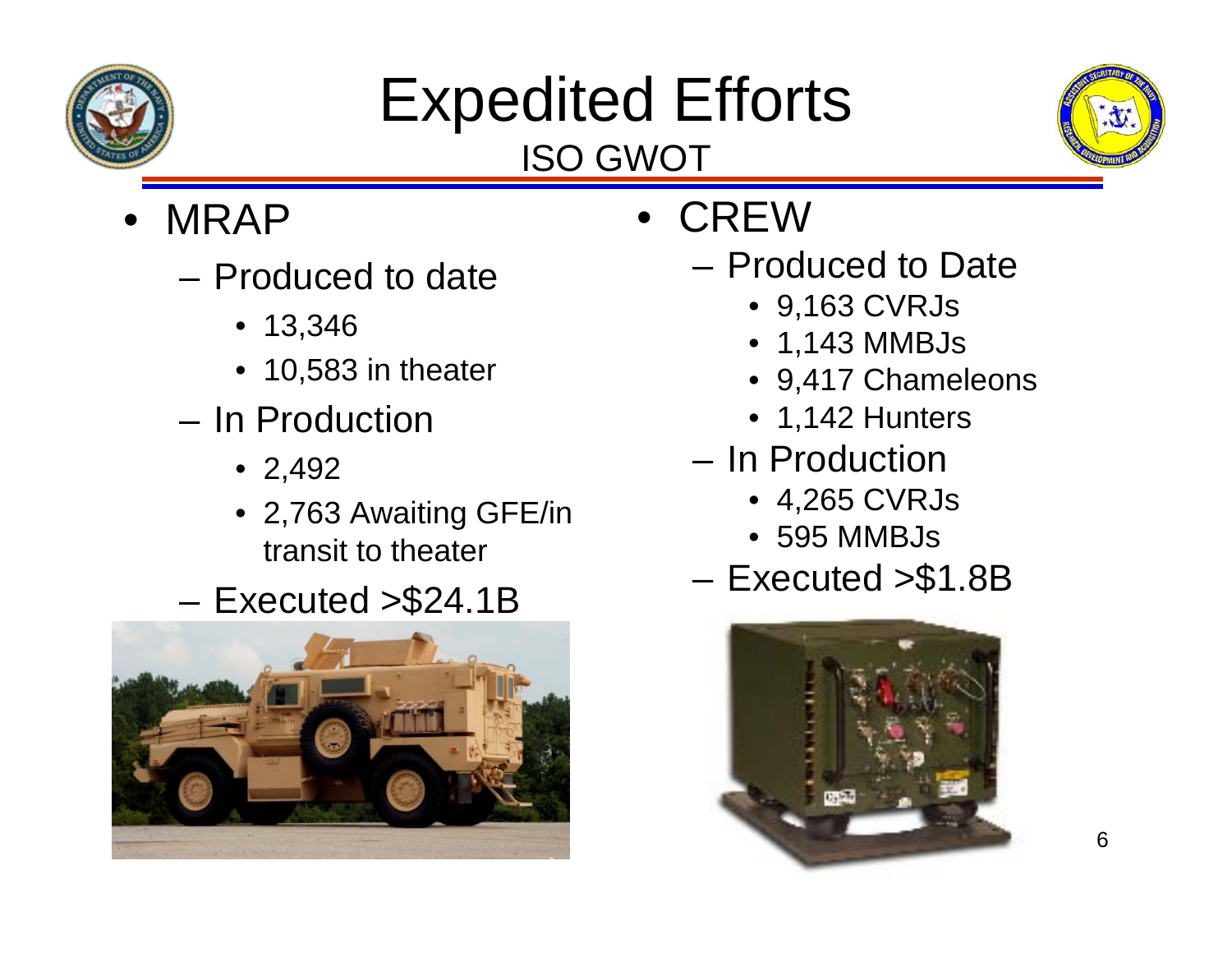



Rapid Deployment Capability

- COTS/GOTS Fielding
	- gMAV –- Rotary wing UAV for EOD
	- GBD-III Laser Dazzler (pending approval)
	- Counter-Surveillance Sensors (pending approval)

Rapid Development and Deployment

- Prototype Systems Development
	- Counter Suicide Bomber Sensor
	- Route Clearance Blade
	- Chem/Bio/Explosives Sensors for boarding teams
	- Small UAV RF Reconnaissance payload

Providing Immediate Response to MARCENT and NAVCENT Needs

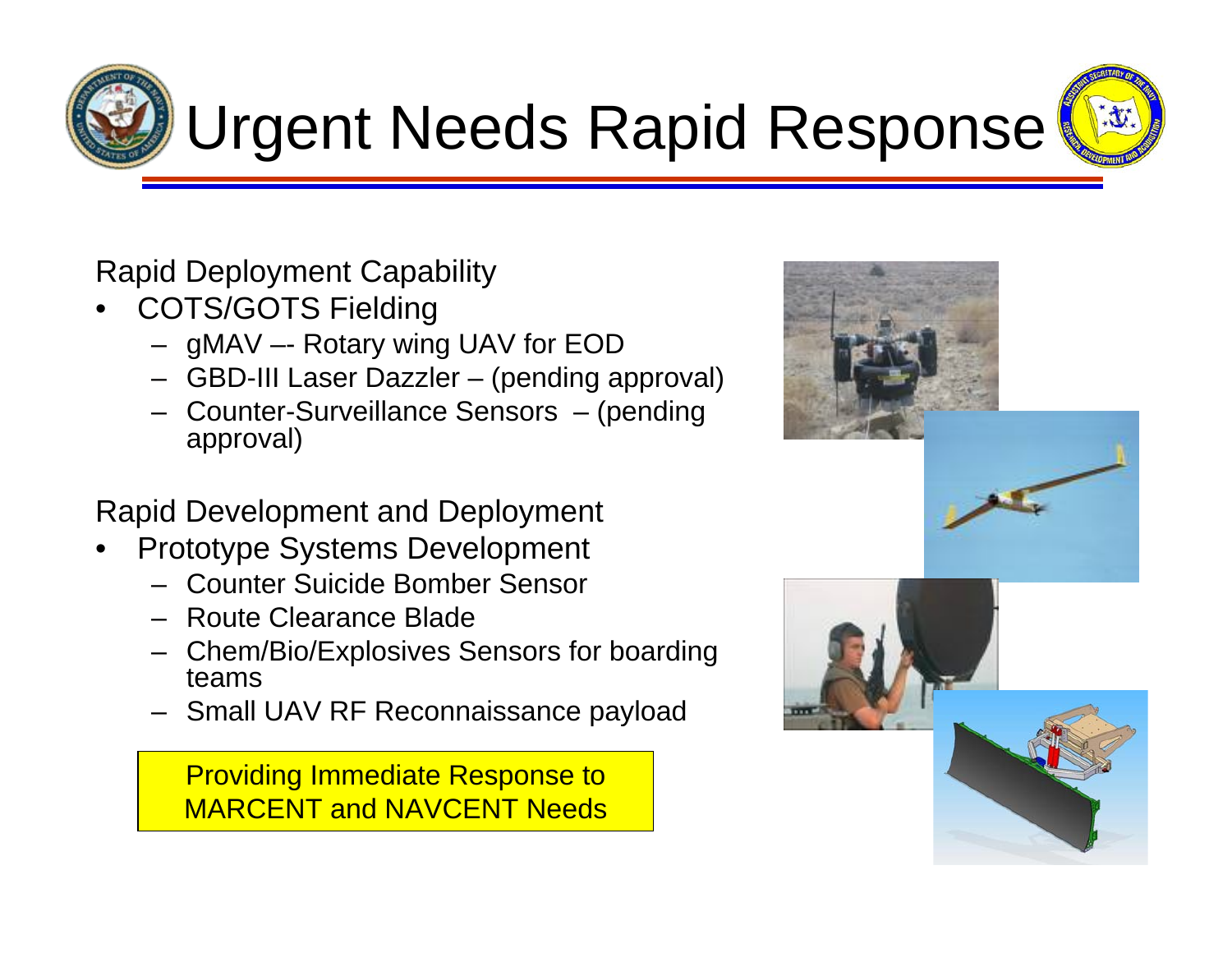#### Future World Dynamics The Reality of Tomorrow

- Population Growth in Unsustainable Regions
- Rising Peer Competitors
	- China, India, Russia, Brazil
- Increased Resource Competition
	- Clean Water
	- Energy
- Technology Explosion Narrowing of US Edge
	- Computation
	- Nanotechnology
	- Genetics and biotechnology
- Diminishing Economic Leverage
	- Globalization
	- Integrated Economies











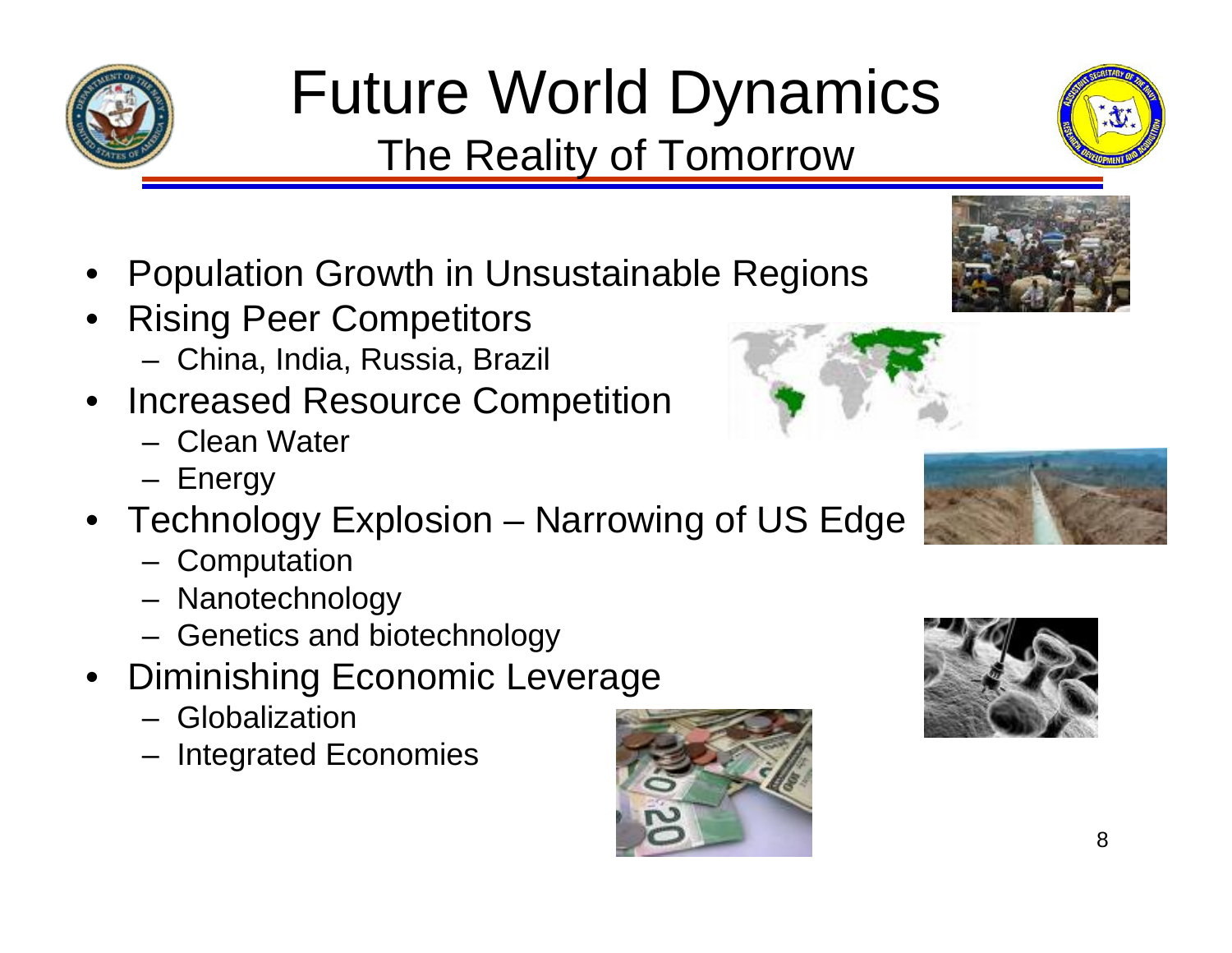





- Naval Character
- **Lethality**
- Deployability
- **Self-Sufficiency**
- Adaptability
- Interoperability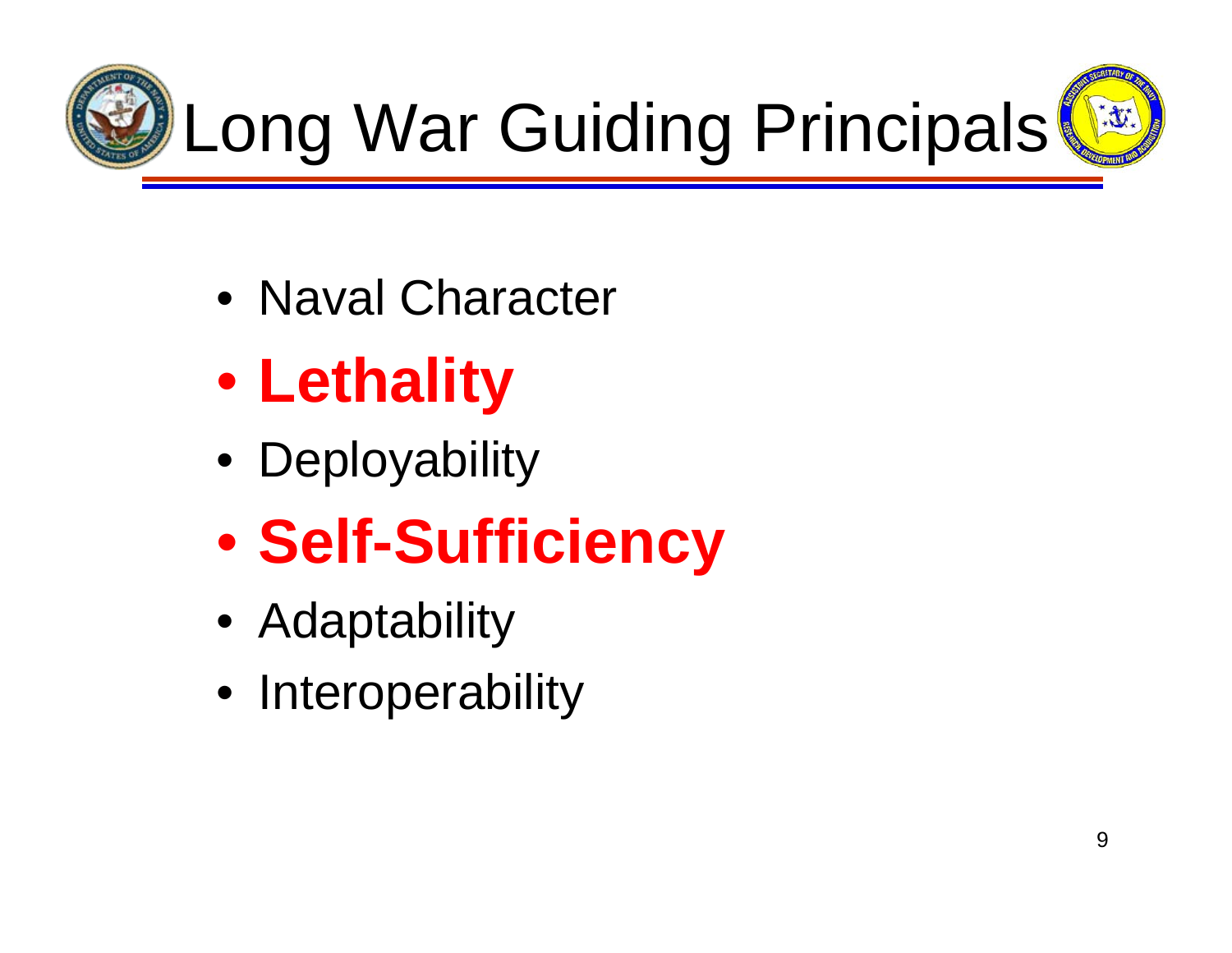





- Triad of Ground Fires
	- High Mobility Artillery Rocket System
	- Lightweight 155MM Howitzer
	- Expeditionary Fire Support System
- Follow-on to SMAW
- Infantry Automatic Rifle



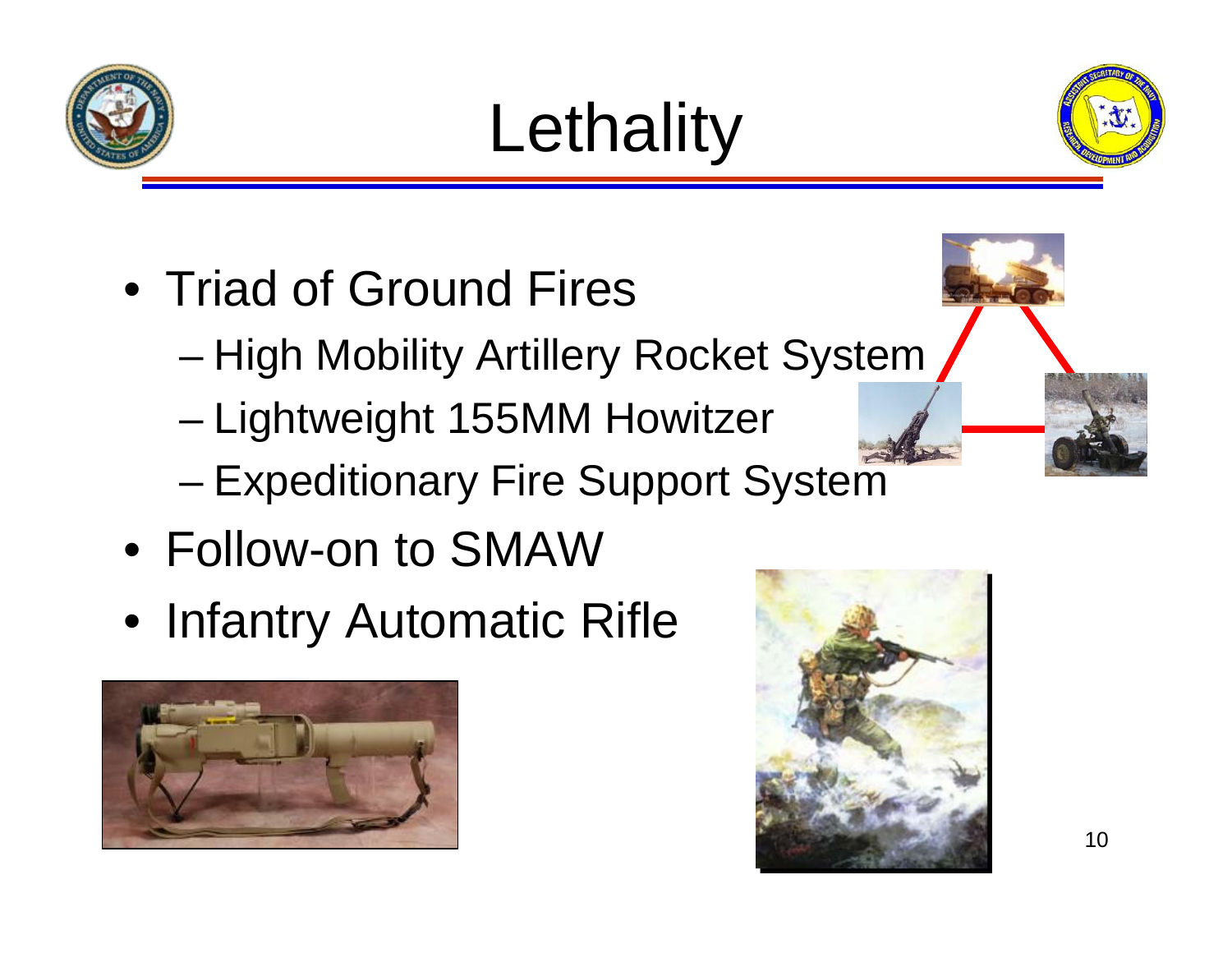## Self-Sufficiency

- Internally Transportable Vehicle
- Precision Aerial Delivery System
- Lightweight Water Purifier
- Expeditionary Fuel System
- Alternate Power Sources











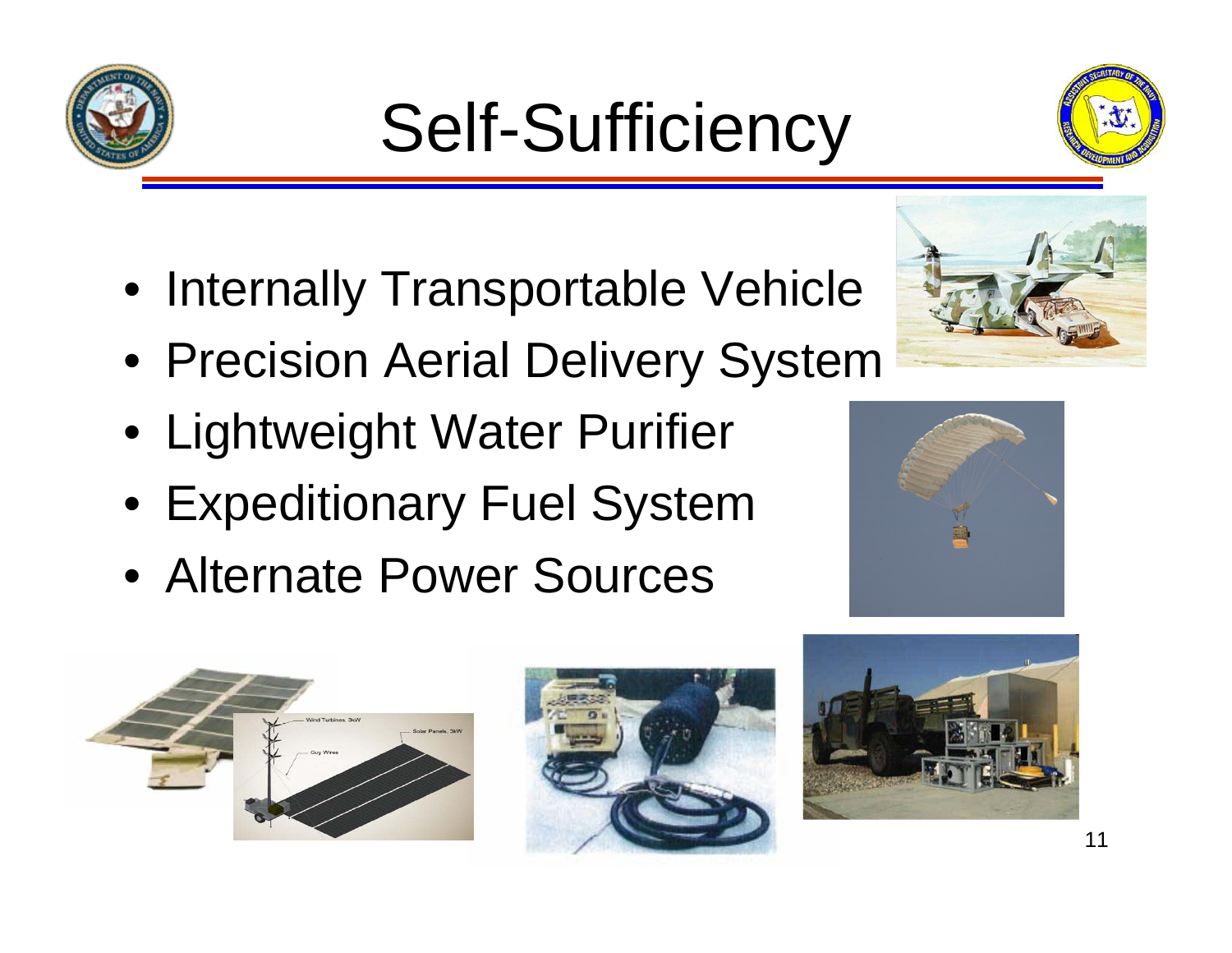## Maneuver Warfare

- Legacy Platform Improvements
	- Amphibious Assault Vehicle
	- Light Armored Vehicle
	- M1A1 Main Battle Tank
- Next Generation
	- Expeditionary Fighting Vehicle
	- Marine Personnel Carrier
	- Joint Light Tactical Vehicle







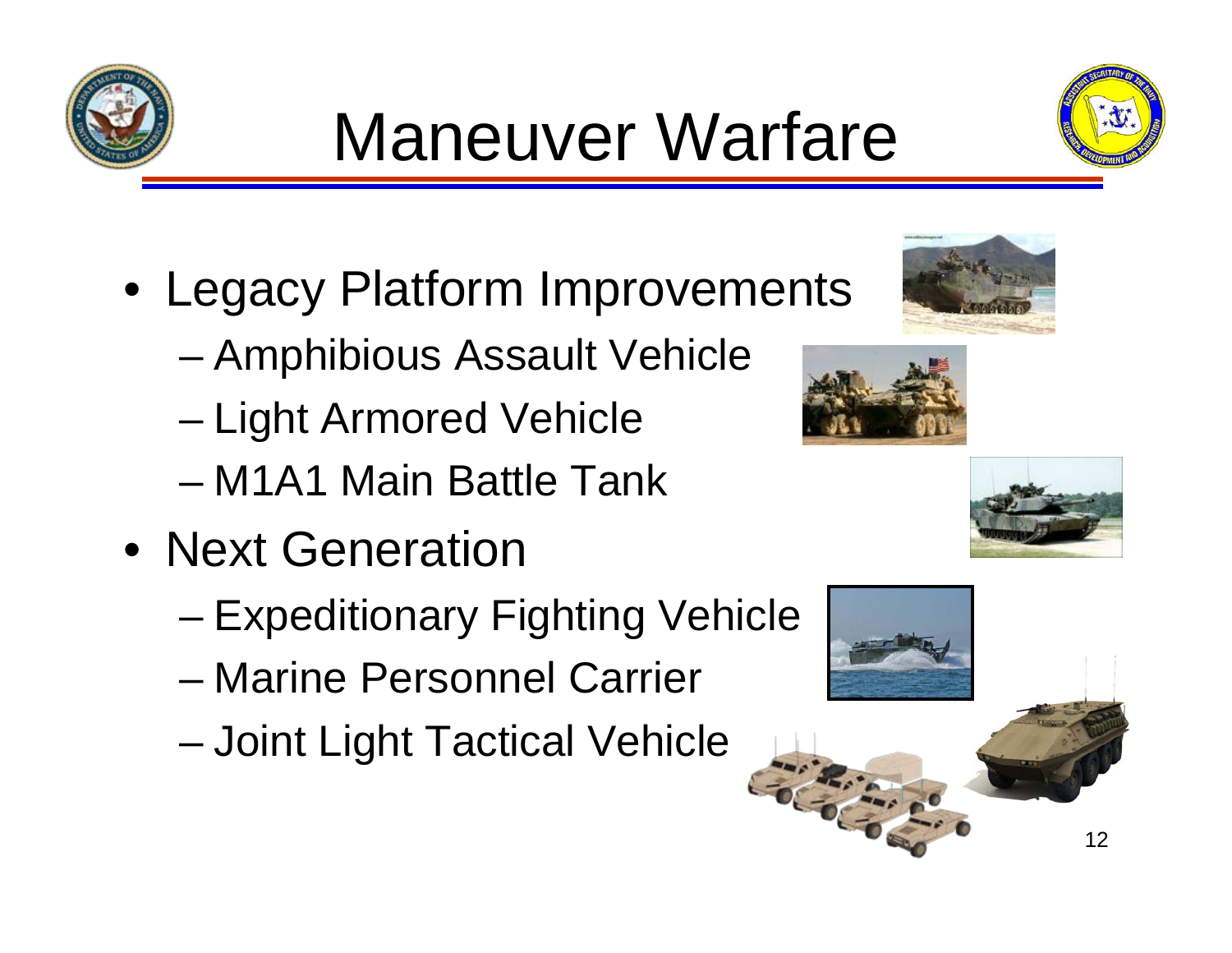

*"Invest in science and technology to provide the 'seed corn' for future capabilities and prevent technological surprise." J. T. Conway, CMC Planning Guidance*

- Enhanced Small-Unit Situational Awareness
	- Sensors and Sensor Systems
	- Operational Culture Learning and Language
	- Tagging, Tracking and Locating
- Lethality and Survivability
	- Enhanced Organic Small-Unit Weapons Effect
	- Counter Improvised Explosive Devices
- Mobility
	- Individual Mobility & Combat Load Reduction
	- Small-Unit Mobility



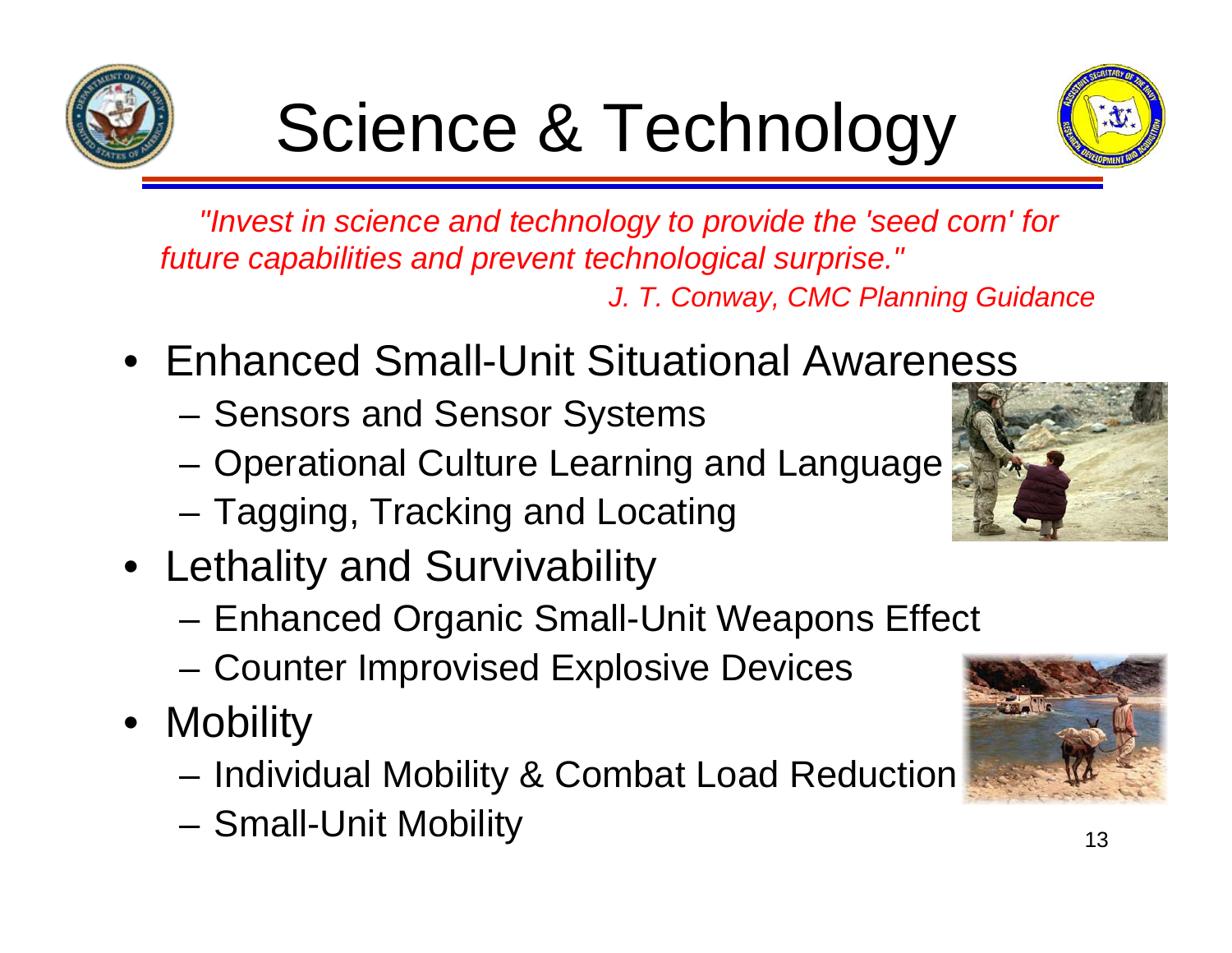

## Future Capability Process